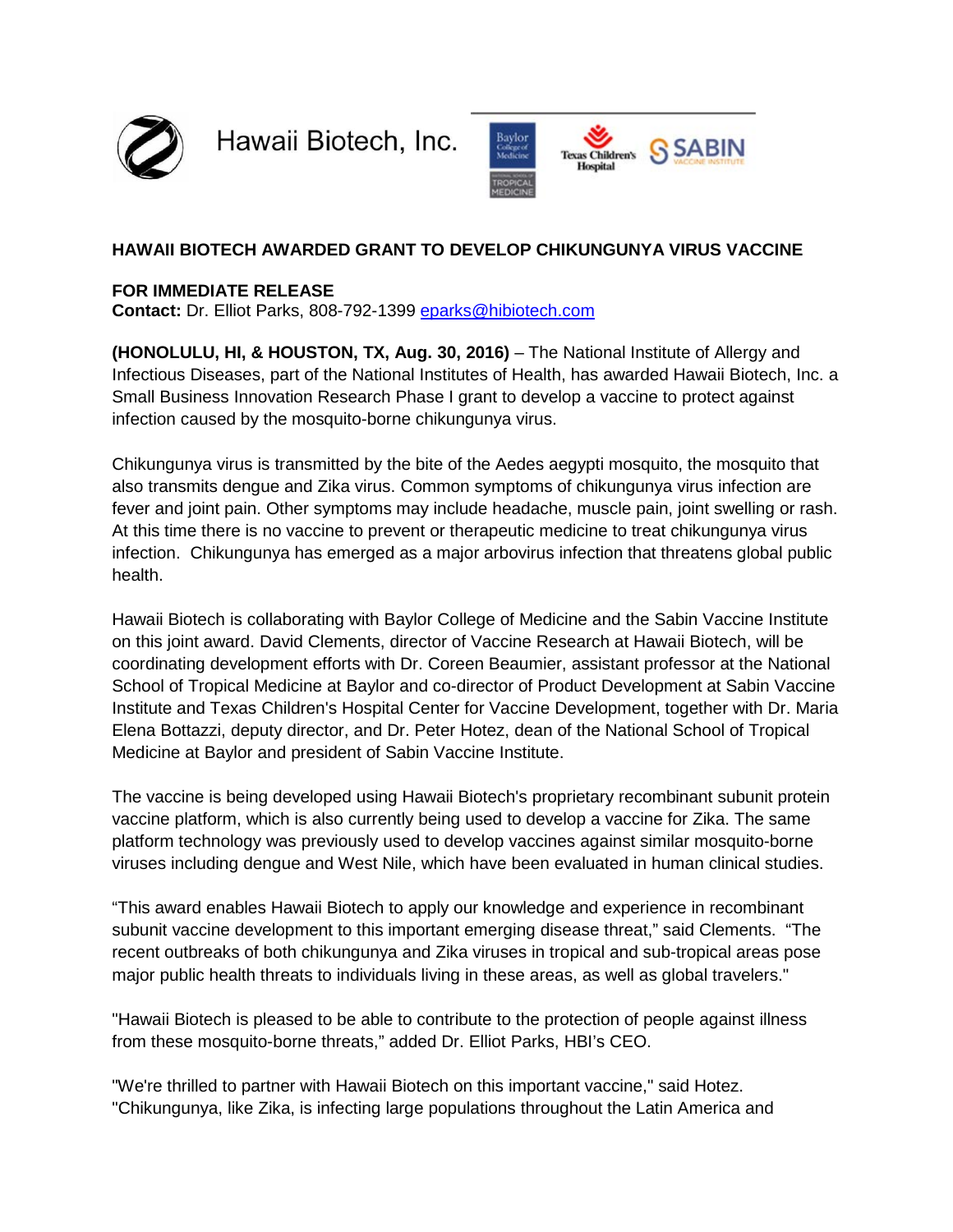Caribbean region. In addition, chikungunya transmission has now begun in Texas. This is a disease that will be endemic to the Western Hemisphere for years to come."

"This grant offers us an exciting opportunity to partner our expertise in preclinical testing with Hawaii Biotech on an effort to develop a vaccine to Chikungunya virus, an emerging mosquitoborne threat," said Beaumier.

Hawaii Biotech is also collaborating with Drs. Beaumier and Hotez and others at Baylor and Sabin Vaccine Institute in Houston on the development of a therapeutic West Nile virus vaccine. "This funding will allow Hawaii Biotech to expand our productive collaborations with our colleagues at Baylor College of Medicine and the Sabin Vaccine Institute," Dr. Parks added.

## **About Hawaii Biotech, Inc. (HBI):**

Hawaii Biotech is a privately held biotechnology company focused on the development of prophylactic vaccines for established and emerging infectious diseases and anti-toxin drugs for biological threats. HBI has developed proprietary expertise in the production of recombinant proteins that have application to the manufacture of safe and effective vaccines, diagnostic kits, and as research tools. HBI completed successful first-in-human Phase 1 clinical studies with both West Nile virus and dengue virus vaccines in healthy subjects. HBI is currently engaged in developing a pipeline of recombinant subunit vaccines, including vaccine candidates for Zika virus, West Nile virus, tick-borne flavivirus, malaria, Crimean-Congo hemorrhagic fever, and Ebola. HBI is also continuing the development of small molecule anti-toxin drugs for anthrax and botulism. Founded in Hawaii in 1982, HBI is headquartered in Honolulu. For more information, please visit: [www.hibiotech.com](http://www.hibiotech.com/)

#### **About Baylor College of Medicine: (BCM):**

Baylor College of Medicine (www.bcm.edu) in Houston is recognized as a premier academic health sciences center and is known for excellence in education, research and patient care. It is the only private medical school in the greater southwest and is ranked 20th among medical schools for research and 9th for primary care by *U.S. News & World Report.* Baylor is listed 20th among all U.S. medical schools for National Institutes of Health funding and number one in Texas. Located in the Texas Medical Center, Baylor has affiliations with seven teaching hospitals, and jointly own and operates Baylor St. Luke's Medical Center, part of CHI St. Luke's Health. Currently Baylor trains more than 3,000 medical, graduate, nurse anesthesia, physician assistant and orthotics students, as well as residents and post-doctoral fellows. Follow Baylor College of Medicine on Facebook (http://www.facebook.com/BaylorCollegeOfMedicine) and Twitter (http://twitter.com/BCMHouston)

## **About Chikugunya Virus (CHIKV):**

Chikungunya virus is most often spread to people by *Aedes aegypti* and *Aedes albopictus* mosquitoes. These are the same mosquitoes that transmit dengue and Zika viruses. The most common symptoms of chikungunya virus infection are fever and joint pain. Other symptoms may include headache, muscle pain, joint swelling, or rash. Outbreaks have occurred in Africa,